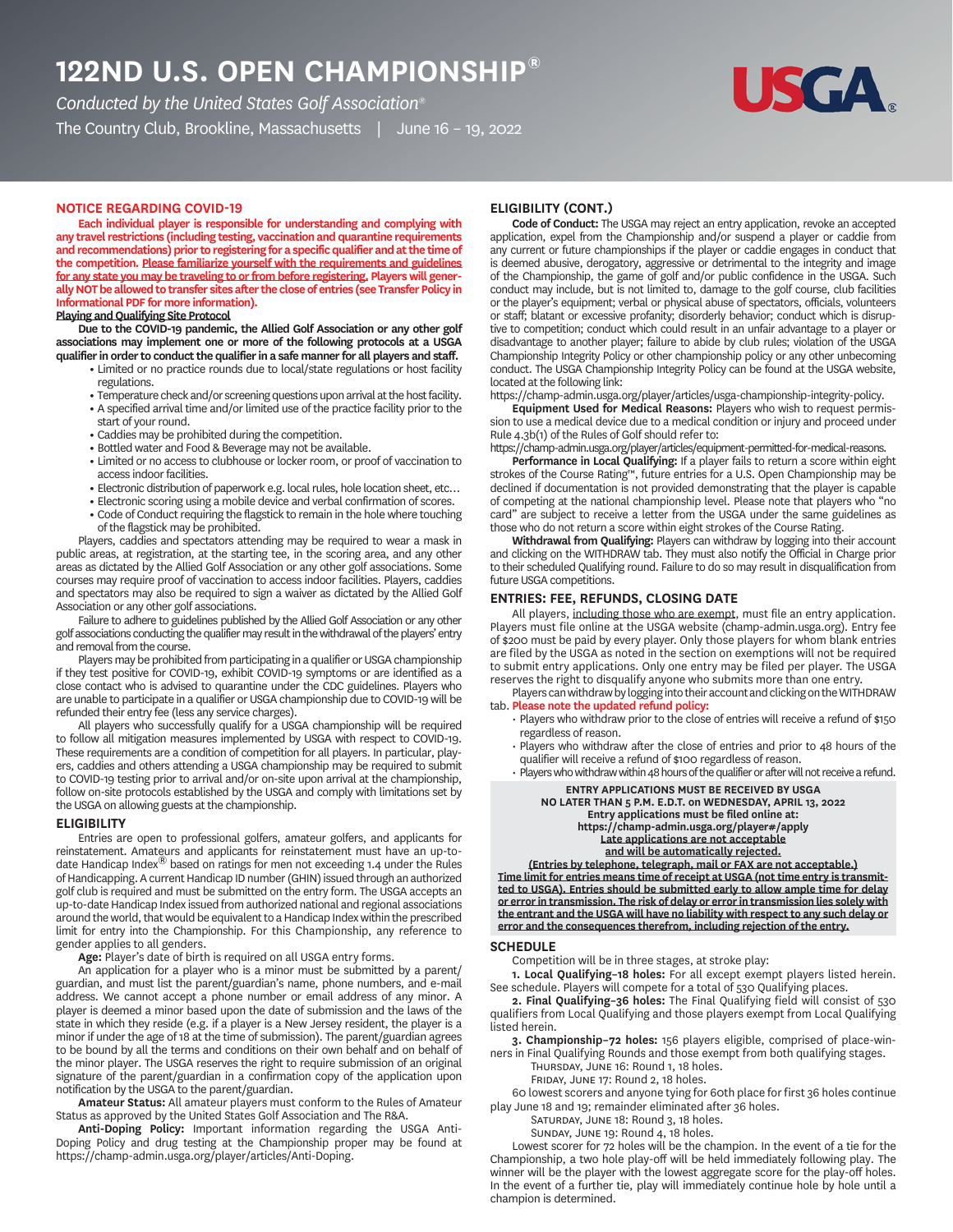#### **PRIZES**

#### **CHAMPIONSHIP**

WINNER: The Jack Nicklaus medal and custody of Championship trophy for the ensuing year, subject to such conditions as the USGA may establish. RUNNER-UP' Silver medal

PROFESSIONALS ONLY: To be announced.

AMATEUR RETURNING LOWEST 72-HOLE SCORE: Gold Medal.

Prize money will be divided equally among those tied, except that if a professional wins a play-off for the Championship he will receive first prize money.

If amateurs finish in the first or first and second places, the prize money allocated to those players will be re-distributed to the professionals who return a 72-hole score. If ties occur for medals, duplicates will be awarded, except that only the

winner will receive the Jack Nicklaus medal. NO OTHER REMUNERATION: By his application, the player acknowledges that he is not entitled to remuneration of any kind for participation in the Championship other than prizes listed herein.

PRIZE-SHARING PROHIBITED: By his application, the player certifies that he has not entered into and will not enter into any arrangement whereby he could have a financial interest in any other player's prize money (such as through prizesplitting or prize money "insurance").

#### **LOCAL QUALIFYING ROUNDS**

LOWEST SCORER: Silver medal; if a tie, duplicate medals will be awarded. **FINAL QUALIFYING**

LOWEST SCORER: Silver medal; if a tie, duplicate medals will be awarded. LOWEST AMATEUR SCORER (if not lowest scorer): Silver medal; if a tie, duplicate medals will be awarded.

### **RULES OF GOLF; WHEN COMPETITION IS FINAL**

Play will be governed by *The Rules of Golf* as approved by the United States Golf Association and R&A Rules Limited. Questions will be settled by the on-site Rules Committee, whose decision will be final. The competition is final when the trophy has been presented to the winner or, in the absence of a prize ceremony, when all scores have been approved by the Committee.

#### **GOLF BALLS; DRIVER HEADS**

Only brands of golf balls on the most current List of Conforming Golf Balls and driver heads on the most current List of Conforming Driver Heads may be used. Updated lists may be found on the USGA website at www.usga.org or by contacting the USGA Equipment Standards Department at (908) 234-2300.

The one ball Rule (Model Local Rule G-4) as prescribed in Section 8 of the Committee Procedures is in effect.

# **CLUBS: GROOVES**

Model Local Rule G-2 as prescribed in Section 8 of the Committee Procedures is in effect, except that the Exception in the Model Local Rule does not apply.

#### **DISTANCEMEASURING DEVICES**

During both Local and Final Qualifying rounds, the use of electronic distancemeasuring devices to measure distance is allowed (subject to certain requirements). However, during the Championship Proper Model Local Rule G-5 as prescribed in Section 8 of the Committee Procedures is in effect and prohibits the use of electronic distance-measuring devices.

#### **PROHIBITION ON CERTAIN TYPES OF SHOES**

Model Local Rule G-7 as prescribed in Section 8 of the Committee Procedures is in effect at Qualifying sites unless the Qualifying site is indicated by an asterisk on this entry application.

#### **RESTRICTING USE OF GREENREADING MATERIALS**

At the Championship proper only, Model Local Rule G-11 as prescribed in the Clarifications to the 2019 Rules is in effect.

#### **PROHIBITING CLUBS LONGER THAN INCHES**

At the Championship proper only, Model Local Rule G-10 as prescribed in the Clarifications to the 2019 Rules is in effect.

#### **CADDIES**

Qualifying Rounds: A player may provide his own caddie. If he wishes to have the host club furnish a caddie, he should ask the Official in Charge because sufficient caddies may not be available at the host club.

Championship proper: A player may provide his own caddie. If he wishes to have a caddie provided to him by the host club, he must complete the information as outlined in the Memorandum to Players.

A player is not required to employ a caddie for any stage of the Championship.

# **TRANSPORTATIONCART REQUESTS**

The Local Rule prohibiting the use of motorized transportation as prescribed in Section 8 of the Committee Procedures is in effect, except at certain Qualifying sites as indicated on this entry application where the caddie only is permitted to use motorized transportation. Model Local Rule G-6.

As a general rule, players and their caddies must walk the course at USGA Championships and at most Qualifying rounds. But consistent with the Americans with Disabilities Act (ADA), a disabled player or caddie may be permitted to use a golf cart as an accommodation to his or her disability for those events where golf carts are not allowed. As required by the ADA, the USGA will evaluate such requests on a case-by-case basis.

In order for the USGA to properly evaluate the merits of such requests, while maintaining the fundamental fairness of the golf competition, it is necessary for players requesting this accommodation (whether submitted by the player, by the player for the player's caddie or by the parent/legal guardian of a minor player) to submit medical documentation to facilitate that analysis. The documentation provided must demonstrate: (1) a player's (or caddie's) disability as defined by the ADA; (2) the medical need for the golf cart that results from that disability; and (3) that by providing a golf cart to a player or caddie in that particular circumstance, the USGA would not be fundamentally altering the fairness of the competition by providing a player with an advantage over other players. The required form entitled **Golf Cart Request Form (as well as additional important information for first time and subsequent requests for a cart)** is available at the following link:

https://champ-admin.usga.org/player/articles/Requesting-Golf-Cart.

#### **PUBLICITY AND PROMOTION; BROADCASTING**

I understand that the USGA or its designees, may record, film, photograph, or otherwise capture my likeness, image, voice, biography, references to me, my quoted statements, and my play in the Championship (the foregoing, together with my name, my "Appearance"). In consideration of the opportunity to participate in the Championship, by submitting this Application, I grant (and/or have the authority to grant to the USGA in the case of a parent/guardian of a minor or other legal guardian or authorized representative submitting the Application on my behalf) to the USGA, and its licensees, successors and assigns, the perpetual, transferable, assignable, worldwide, royalty-free, irrevocable right to use my Appearance, in whole or in part, in all manner (including exhibition, distribution, reproduction, publication, display, broadcast, transmission or otherwise), and media now known or hereafter invented or discovered, and for any purpose whatsoever. The rights granted herein include, without limitation, the right to use the Appearance, or portions thereof, in promotion of the Championship and future championships through any of the foregoing means of distribution, as well as in the design, manufacture and distribution of merchandise related to the Championship or other championships, that include elements of my Appearance. The USGA is not obligated to use my Appearance in any matter, and materials embodying any aspect of my Appearance do not need be submitted to me for approval. I release and discharge the USGA, its licensees, successors and assigns from any claims arising from use of my Appearance, including claims for misrepresentation of me, my character, or my person by any means. As between the USGA and me, the USGA shall own all right, title and interest, including the copyright(s), in and to any works created by the USGA, its licensees, successors and assigns, that include all or a portion of my Appearance. This grant shall be binding on my heirs, executors, administrators and assigns, and the successors and assigns of the USGA. I hereby waive all privacy, publicity, defamation, libel, and proprietary rights relating to the Appearance as used by the USGA in conjunction with these terms.

Players are required to cooperate with representatives of the media; however, no pre-Championship activities outside of those activities which are part of the Championship will be required. Authorized representatives of the media will not interfere with the player's Championship play in an unreasonable manner.

#### **ONSITE CHAMPIONSHIP REGISTRATION**

Register in person at location and time listed in the Memorandum to Players or notify the USGA as directed in the Memorandum to Players if a late arrival. Place may be forfeited by a player from whom no word has been received.

#### **PRACTICE PRIVILEGES**

Privileges of The Country Club are extended to qualified players in the Championship on June 13 through June 15.

#### **ACCOMMODATIONS**

Information concerning accommodations will be provided upon completion of Final Qualifying rounds. Exempt players will receive this information from the USGA.

## **PERSONAL APPEARANCE; LOGO AND MARKS POLICY**

In Local and Final Qualifying stages and the Championship proper, players must be neat in appearance with respect to clothing and personal grooming. The wearing of short pants is prohibited in the Championship proper, but is permissible in Local and Final Qualifying provided the host club does not have a dress code prohibiting such.

Players and caddies who are subject to the Logo and Marks Policy for USGA Championships must comply with all terms and conditions of the policy. The Logo and Marks Policy for USGA Championships can be found at the USGA website, located at https://champ-admin.usga.org/player/articles/usga-logo-marks-policy.

### **LOCAL RULES; TERMS OF THE COMPETITION; SCHEDULES**

The USGA Championship Committee/on-site Rules Committee reserves the right to alter any of the Local Rules, Terms of the Competition, provisions and/ or schedules herein. The decision of the Championship Committee/on-site Rules Committee in any matter will be final. 2022 Local Rules and Terms of the Competition: www.usga.org/hardcard.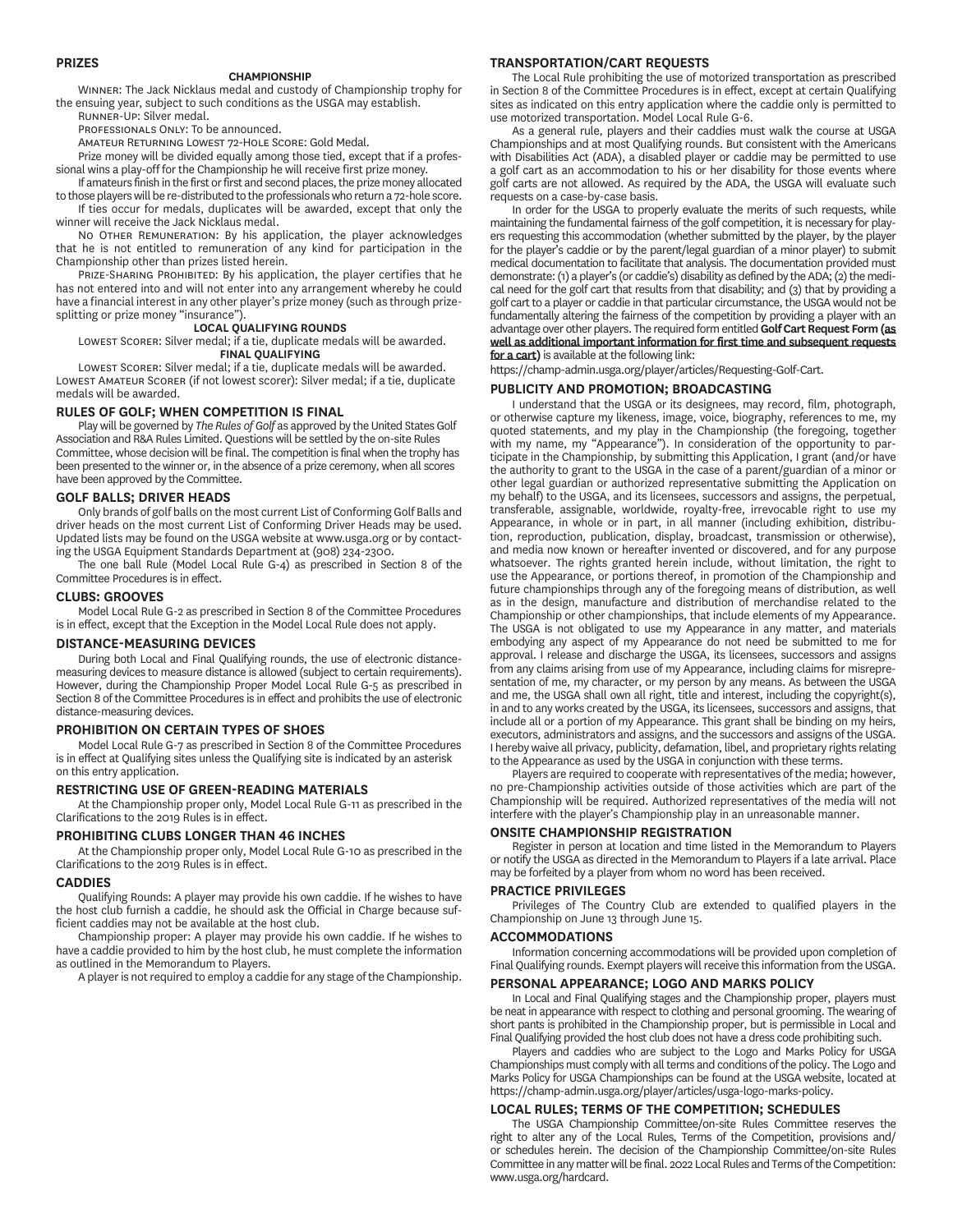# **LOCAL & FINAL QUALIFYING**

#### **LOCATION**

Players' preferences for both Local and Final Qualifying locations must be designated on the entry. Players must select three Final Qualifying sites in order to complete the entry process. It is possible that players may not receive their first choice of Final site and will be notified by the USGA of any change. Priority will be established by date entry was received. Locally exempt players will receive their first choice of Final Qualifying site provided the site has not been oversubscribed.

Qualifying sites may be canceled due to lack of participation. Local Qualifying sites are final after entries close. In the event of inclement weather, Qualifying will take place as soon as possible following the originally scheduled date.

# **WAITLIST**

When a Qualifying location has met capacity, players may sign up on a waitlist and also select up to three Alternate Qualifying Sites. If the original waitlist site becomes available prior to the close of entries, the player will be assigned to that site and charged the entry fee. If the original waitlist site is full at the close of entries, the player will be assigned to their 1st Alternate Qualifying Site dependent on availability. If the 1st Alternate Qualifying Site is full at the close of entries, the player will be assigned to their 2nd Alternate Qualifying Site dependent on availability and so on. If all Alternate Qualifying Sites are full at the close of entries, the application will be withdrawn. Priority of each list will be based on the date of receipt of entry application. The fee to join a waitlist for a qualifying location is \$10 and is non-refundable.

There are no waitlists for U.S. Open-Final qualifying locations.

#### **TRANSFERRING**

York, Ohio, or Oregon).

Players can transfer their Waitlist or Alternate Qualifying Sites, or transfer into a qualifying site with availability prior to the close of entries by accessing the championship specific View Qualifying Sites pop out on the Apply to Play page > Upcoming Competitions/Transfer Sites Tab. Players are limited to two transfers per championship.

Players who applied to a Local Qualifying location and want to transfer to a Local waitlist site must withdraw their application by contacting the USGA Championship Administration Department at champs@usga.org prior to the close of entries. The full entry fee will be refunded. Once withdrawn, the player can re-apply to sign up on a Local waitlist site and also select up to three Alternate Qualifying Sites.

Transfer to another location will be permissible only as follows:

Local Qualifying Locations: Before 5 P.M. E.D.T. on April 13, 2022.

Players wanting to transfer between Final Qualifying locations should note

the following transfer deadlines: May 16 at 5:00 P.M. E.D.T. is the deadline to transfer into or out of the Final Qualifying location in Dallas, Texas and Japan;

May 27 at 5:00 P.M. E.D.T. is the deadline to transfer between all remaining Final Qualifying locations (California, Canada, Florida, Georgia, Maryland, New

# **QUALIFIERS' PLACES; TIES; SUBSTITUTIONS**

The number of qualifiers' places in each location will be determined by the USGA after entries close, based on size and strength of field.

A tie for the last qualifier's place, or an alternate's place will be decided immediately by a hole-by-hole play-off.

Alternates in order of qualifying scores will be allowed for qualifiers unable to compete in the next stage of the Championship. In the case of Final Qualifying rounds, the alternate must play in the location entered by the withdrawn player.

If a Qualifying location cannot fill its qualifiers' places for the next stage, or if an exempt player withdraws, the place made available will be reallotted to another location. A reallotment schedule will be prearranged by the USGA.

If a player withdraws before playing a stroke either in Final Qualifying or in the Championship proper, a substitution is allowed. Only the USGA may make such substitutions.

#### **ACCEPTANCE OF PLACES; NOTICE OF WITHDRAWAL**

On the day of Qualifying, every qualifier should inform the Official in Charge whether he will play in the next stage.

If a qualifier or an exempt player withdraws, he must notify the USGA (908-326-1950 or via e-mail at champs@usga.org) promptly in order to insure an alternate fair opportunity to play. Failure to comply may result in disqualification from future USGA competitions.

### **SCORE POSTING**

The AGA will post Stroke Play scores for all competitors in the field who have a Handicap Index® issued by the USGA. It will be the player's responsibility to post scores for all other formats of play throughout the competition.

In formats of play where a player may not finish a hole (i.e. Match Play or Four-Ball), the player is responsible for recording their score for handicap purposes using the Most Likely Score (MLS) procedure. MLS on a hole includes: the number of strokes already taken, plus the number of strokes most likely required to complete the hole, plus any penalty strokes incurred on the hole.

If a Match is completed on or after the fourteenth hole but prior to the eighteenth hole, the player will record a score of net par for handicap purposes for any holes not played. If a Match is completed prior to the fourteenth hole, the player will post a nine-hole score for handicap purposes.

Players who have a Handicap Index from another authorized golf association should post their scores in accordance with the association's protocols.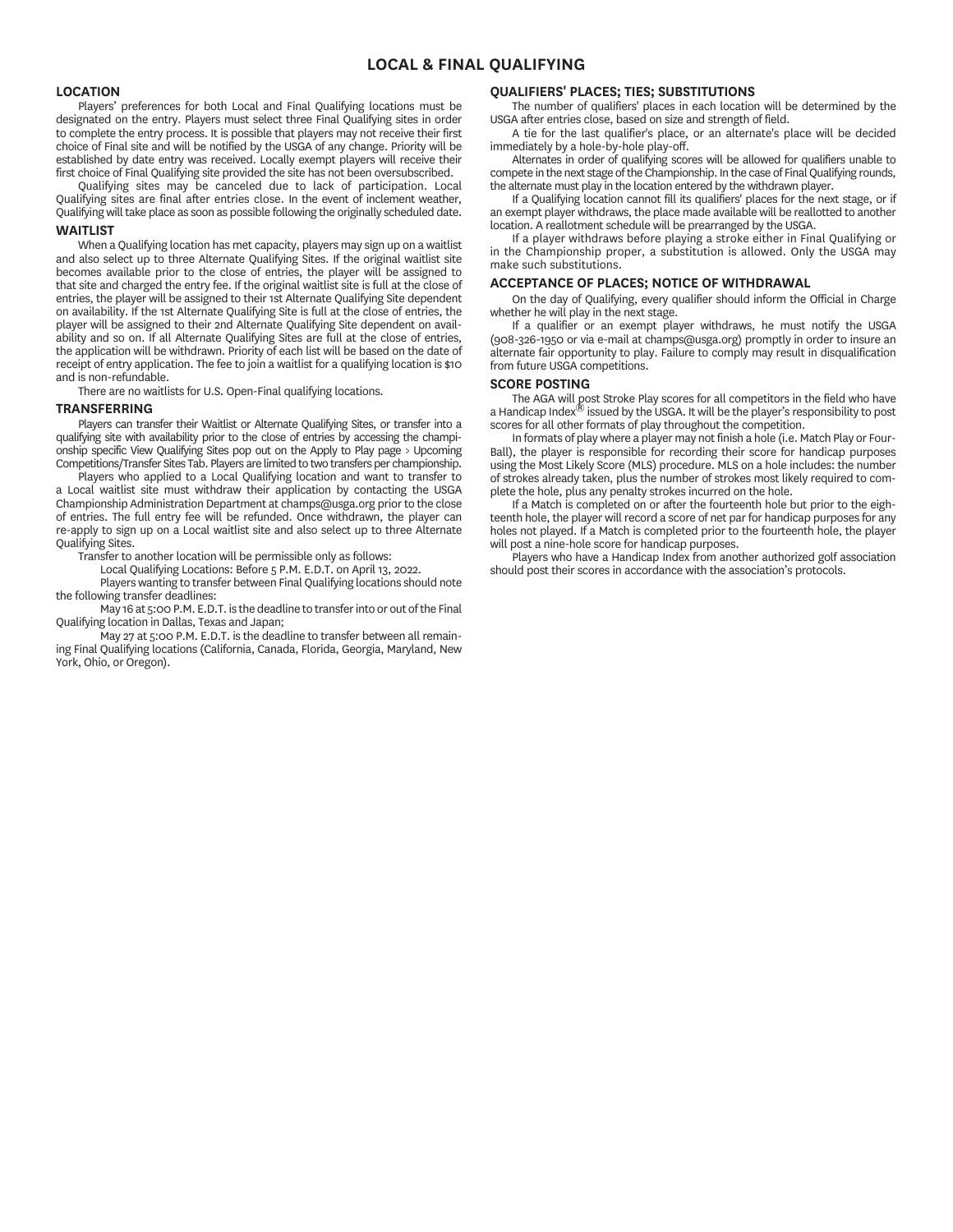# **EXEMPTIONS**

Players in the following categories will be eligible for exemption in the 2022 Championship only. The USGA reserves the right to revise any of the exemption categories. Exemption under categories reserved for amateurs will be granted only to players who are currently amateurs, unless otherwise indicated. An amateur who is exempt into Final Qualifying or the Championship proper through a category reserved for amateurs becomes ineligible if he becomes a professional before beginning play or during the play of the Championship, unless otherwise indicated. Exempt players who wish to participate in the Championship must file an entry, except those players for whom blank entries are filed as noted below.

#### **EXEMPT FROM LOCAL AND FINAL QUALIFYING**

| $F-1.$ | Winners of the U.S. Open Championship the last 10 years (2012-2021): |  |  |  |  |  |  |
|--------|----------------------------------------------------------------------|--|--|--|--|--|--|
|--------|----------------------------------------------------------------------|--|--|--|--|--|--|

| 2012-WEBB SIMPSON   | 2017-BROOKS KOEPKA     |  |
|---------------------|------------------------|--|
| 2013-JUSTIN ROSE    | 2018-BROOKS KOEPKA     |  |
| 2014-MARTIN KAYMER  | 2019-GARY WOODLAND     |  |
| 2015-JORDAN SPIETH  | 2020-BRYSON DECHAMBEAU |  |
| 2016-DUSTIN JOHNSON | 2021-JON RAHM          |  |
|                     |                        |  |

F-2. From the 2021 U.S. Open Championship, the 10 lowest scorers and anyone tying for 10th place:

| <b>DANIEL BERGER</b>  | <b>BROOKS KOEPKA</b>   | <b>LOUIS OOSTHUIZEN</b>  |
|-----------------------|------------------------|--------------------------|
| <b>PAUL CASEY</b>     | <b>RORY MCILROY</b>    | JON RAHM                 |
| <b>HARRIS ENGLISH</b> | <b>GUIDO MIGLIOZZI</b> | <b>XANDER SCHAUFFELE</b> |
| <b>BRANDEN GRACE</b>  | <b>COLLIN MORIKAWA</b> | <b>SCOTTIE SCHEFFLER</b> |

F-3. Winner of the 2021 U.S. Senior Open Championship: **JIM FURYK** 

F-4. Winner of the 2021 U.S. Amateur Championship: **JAMES PIOT** 

- F-5. Winners of the 2021 U.S. Junior Amateur and U.S. Mid-Amateur Championships, and the 2021 U.S. Amateur runner-up (must be an amateur):
- U.S. JUNIOR AMATEUR WINNER: NICHOLAS DUNLAP U.S. MID-AMATEUR WINNER: STEWART HAGESTAD U.S. AMATEUR RUNNER-UP: AUSTIN GREASER
- F-6. Winners of the Masters Tournament (2018-2022): 2018-Patrick Reed 2020-Dustin Johnson 2022-2019-Tiger Woods 2021-Hideki Matsuyama 2021-HIDEKI MATSUYAMA
- F-7. Winners of the PGA of America Championship (2017-2022).
- (NOTE: Blank entries will be filed by the USGA for players who become exempt after close of entries.):<br>2017-JUSTIN THOMAS 2020-COLLIN MORIKAWA

|    | 2018-BROOKS KOEPKA | 2021-PHIL MICKELSON                                |
|----|--------------------|----------------------------------------------------|
|    | 2019-BROOKS KOEPKA | $2022 -$                                           |
| гο |                    | Winnerg of The Onen conducted buthe DRA (ecap ages |

- F-8. Winners of The Open conducted by the R&A (2017-2021):<br>2017-JORDAN SPIETH 2019-SHANE LOWRY 2019-SHANE LOWRY 2018-FRANCESCO MOLINARI 2021-COLLIN MORIKAWA
- F-9. Winners of the 2021 and 2022 Players Championship:<br>2021-JUSTIN THOMAS 2022-2021-JUSTIN THOMAS
- F-10. Winner of the 2021 European Tour BMW PGA Championship: **BILLY HORSCHEL**
- F-11. Those players qualifying for the season-ending 2021 Tour Championship:<br>ABRAHAM ANCER BILLY HORSCHEL JOAOUIN NIEMANN ABRAHAM ANCER BILLY HORSCHEL JOAQUIN NIEMANN<br>DANIEL BERGER VIKTOR HOVLAND LOUIS OOSTHUIZEN VIKTOR HOVLAND LOUIS OOSTHUIZEN<br>SUNGJAE IM JON RAHM S B S I J R PATRICK CANTLAY DUSTIN JOHNSON<br>STEWART CINK BROOKS KOEPKA **XANDER SCHAUFFELE** COREY CONNERS CASON KOKRAK SCOTTIE SCHEFFLER<br>BRYSON DECHAMBEAU HIDEKI MATSUYAMA CAMERON SMITH BRYSON DECHAMBEAU HIDEKI MATSUY<br>HARRIS ENGLISH RORY MCILROY HARRIS ENGLISH BORY MCILROY BORDAN SPIETH T F C M J T ERIK VAN ROOYEN
- F-12. Multiple winners of PGA Tour events that award a full-point allocation for the FedExCup, from the conclusion of the 2021 U.S. Open Championship (June 17-20) to the initiation of the 2022 U.S. Open Championship. (NOTE: Blank entries will be filed by the USGA for players who become exempt after close of entries.): PATRICK CANTLAY HIDEKI MATSUYAMA
- F-13. Winner of The 2021 Amateur Championship staged by the R&A (must be an amateur):
	- LAIRD SHEPHERD
- F-14. Winner of the 2021 Mark H. McCormack Medal (Men's World Amateur Golf Ranking) (must be an amateur): **KEITA NAKAJIMA**
- F-15. Winner of the 2020 Olympic Gold Medal, contested July 28–August 1, 2021: **XANDER SCHAUFFELE**
- F-16. From the four-event U.S. Open 2022 European Qualifying Series (Betfred British Masters, Soudal Open, Dutch Open and Porsche European Open), the top 10 aggregate points earners that are not otherwise exempt.

 (NOTE: Blank entries will be filed by the USGA for players who become exempt after close of entries.)

F-17. From the 2020/21 Asian Tour Final Order of Merit, the top finisher who is not otherwise exempt as of May 23.

 (NOTE: Blank entries will be filed by the USGA for players who become exempt after close of entries.)

F-18. From the 2021/22 ISPS HANDA PGA Tour of Australasia Final Order of Merit, the top finisher who is not otherwise exempt as of May 23. (NOTE: Blank entries will be filed by the USGA for players who become exempt after close of entries.)

#### **EXEMPT FROM LOCAL AND FINAL QUALIFYING (CONTINUED)**

- F-19. From the 2021/22 Sunshine Tour Final Order of Merit, the top finisher who is not otherwise exempt as of May 23. (NOTE: Blank entries will be filed by the USGA for players who become exempt
- after close of entries.) F-20. From the current Official World Golf Rankings, the top 60 point leaders and ties as of May 23, 2022. Players must select a qualifying site at the time of entry (NOTE: Blank entries will be filed by the USGA for players who become exempt after close of entries.)
- F-21. From the current Official World Golf Rankings, the top 60 point leaders and ties as of June 6, 2022, if not previously exempt. Players must select a qualifying site at the time of entry. (NOTE: Blank entries will be filed by the USGA for players who become exempt after close of entries.)
- F-22. Special exemptions as selected by the USGA. Players must select a qualifying site at the time of entry. Must have filed an entry by April 13, 2022. Deadline for submission of request: April 13, 2022.

#### **EXEMPT FROM LOCAL QUALIFYING**

- L-1. All former winners of the U.S. Open Championship.
- L-2. From the 2021 U.S. Open Championship, those returning scores for 72 holes.
- L-3. Winners of the U.S. Senior Open Championship (2016-2021).
- L-4. All former winners of the U.S. Amateur Championship and the runner-up in 2018-2020 (must be an amateur).
- L-5. Quarterfinalists from the 2021 U.S. Amateur Championship (must be an amateur).
- L-6. Runners-up from the 2021 U.S. Junior Amateur and 2021 U.S. Mid-Amateur Championships.
- L-7. Winner of the 2021 U.S. Senior Amateur Championship (must be an amateur).
- L-8. Playing members of the 2017, 2019 & 2021 United States and Great Britain & Ireland Walker Cup and the 2018 United States Men's World Amateur Teams (must be an amateur).
- L-9. Playing members of the 2021 United States and Great Britain & Ireland Walker Cup Teams who turned professional after 2021 U.S. Open-Final Qualifying (one year exemption).
- L-10. Playing members of the 2018 United States Men's World Amateur Team who turned professional after 2021 U.S. Open-Final Qualifying (one year exemption).
- L-11. Winner and runner-up of the 2022 Latin America Amateur Championship. (must be an amateur).
- L-12. Winners of the 2021 Mark H. McCormack Medal and 2021 The Amateur Championship, and runner-up of the 2021 U.S. Amateur Championship (if not an amateur).
- L-13. All former winners of the Masters Tournament, The Open and the PGA of America Championship.
- L-14. From the 2022 Masters Tournament, the 2022 PGA Championship and the 2021 Open Championship conducted by the R&A, the 30 lowest scorers and anyone tying for 30th place. (NOTE: Blank entries will be filed by the USGA for players who become exempt after the close of entries.)
- L-15. The top 20 PGA Professionals from the 2022 PGA Professional Championship who advance to the 2022 PGA Championship. (NOTE: Blank entries will be filed by the USGA for players who become exempt after the close of entries.)
- L-16. Playing members of the five most current United States and European Ryder Cup and United States & World Presidents Cup Teams.
- L-17. Winner of the 2022 individual NCAA Div. I Men's Golf Championship (must be an amateur).

 (NOTE: Blank entries will be filed by the USGA for players who become exempt after close of entries.)

- L-18. From The Amateur Championship, winners in 2019 & 2020 and the runner-up in 2021 (must be an amateur).
- L-19. Winners of the 2021 Asia-Pacific Amateur, 2021 Mexican International Amateur, 2021 Canadian Amateur and 2021 European Amateur Championships (must be an amateur). (Must have filed an entry by April 13, 2022.)
- L-20. From the official PGA Tour career money list, the top 50 money leaders as of the season-ending 2021 Tour Championship.
- L-21. From the official 2020-2021 PGA Tour Champions money list, the top 10 money leaders as of December 31, 2021.
- L-22. Top five players from the 2021 Legends Tour Order of Merit as 0f December 31, 2021.
- L-23 PGA professional at club hosting the 2022 U.S. Open Championship.
- L-24. Any player who had multiple finishes in the top 400 of the year-end Official World Golf Rankings in the last six calendar years (2016-2021).
- L-25. From the current Official World Golf Rankings, the top 500 point leaders and anyone tying for 500th place as of February 23, 2022.
- L-26. From the current Official World Golf Rankings, the top 500 point leaders and anyone tying for 500th place as of April 13, 2022. Players must select a qualifying site at the time of entry. (Must have filed an entry by April 13, 2022.)
- L-27. From the current Men's World Amateur Golf Ranking $^{\circledR}/W$ AGR $^{\circledR}$ , the top 50 point leaders and anyone tying for 50th place as of April 13, 2022 (must be an amateur). Players must select a qualifying site at the time of entry. Players exempt under this category will be determined at the close of entries. (Must have filed an entry by April 13, 2022.)
- L-28. Special exemptions as selected by the USGA. Players must select a qualifying site at the time of entry. Must have filed an entry by April 13, 2022. Deadline for submission of request: April 13, 2022.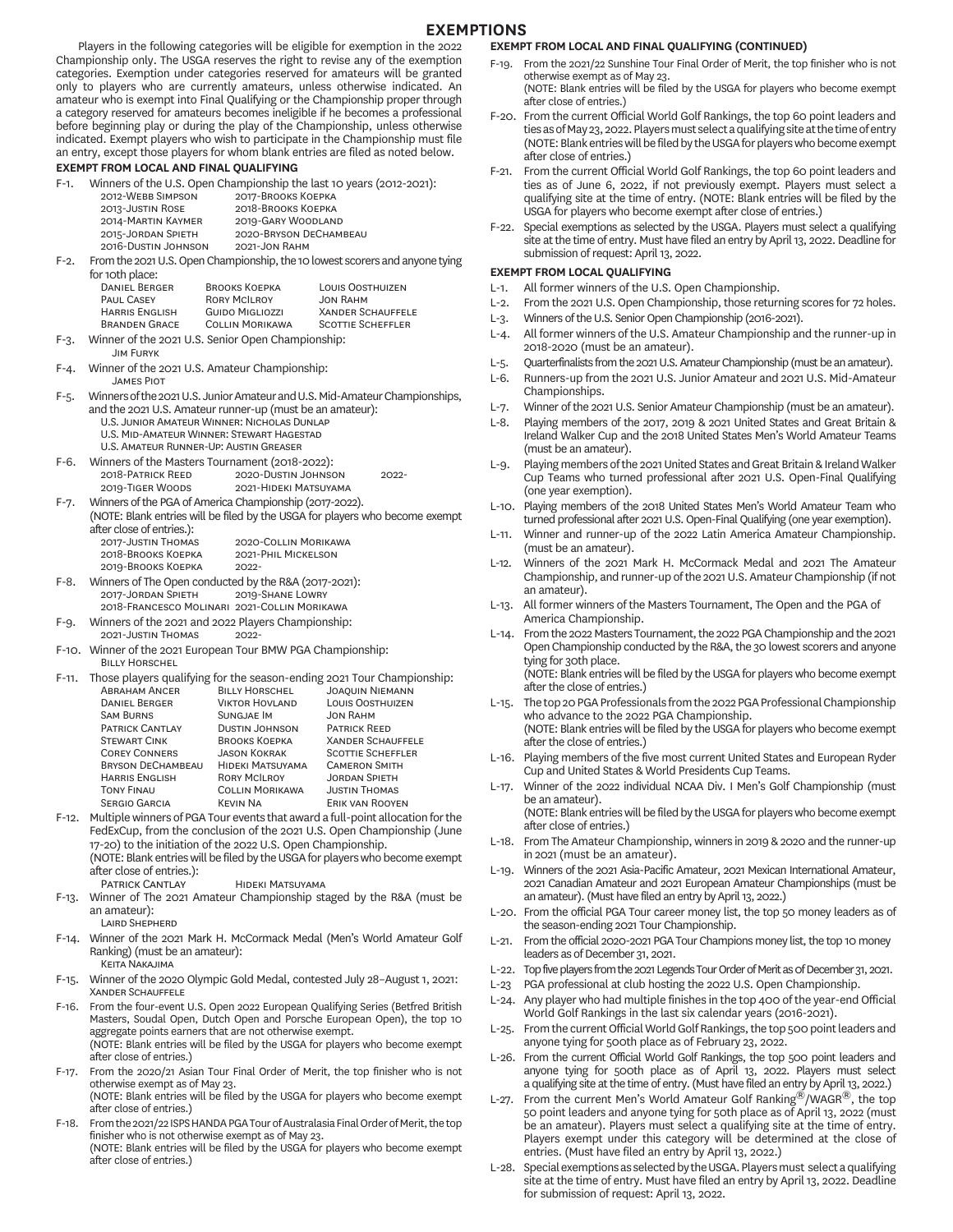**SCHEDULE AND LOCATION OF LOCAL QUALIFYING ROUNDS - 18 HOLES STROKE PLAY**<br>USGA reserves the right to revise this schedule STROKE PLAY<br>onstrating that the player is capable of competing at the national championship level. P

| State/          |                                                                                                                                                                                                                                                                                                                                                       | 30 may result in disqualmeation nonrituture osciA competitions.<br>City                                                                                                  | <b>Host Club</b>                                                                          |                              | **Site    | ***Practice Dates/                                                                                                  | Official in Charge                                                                                                                                  |  |
|-----------------|-------------------------------------------------------------------------------------------------------------------------------------------------------------------------------------------------------------------------------------------------------------------------------------------------------------------------------------------------------|--------------------------------------------------------------------------------------------------------------------------------------------------------------------------|-------------------------------------------------------------------------------------------|------------------------------|-----------|---------------------------------------------------------------------------------------------------------------------|-----------------------------------------------------------------------------------------------------------------------------------------------------|--|
| Country         |                                                                                                                                                                                                                                                                                                                                                       |                                                                                                                                                                          |                                                                                           |                              | Capacity  | <b>Player Information</b>                                                                                           |                                                                                                                                                     |  |
| FL.             | 1.                                                                                                                                                                                                                                                                                                                                                    | <b>MONDAY, APRIL 25 AT:</b><br>FORT LAUDERDALE                                                                                                                           | Coral Ridge Country Club                                                                  | 954-449-4420                 | 84        | Available one week prior to qualifier                                                                               | KYLE DIGIACOBBE, Florida State Golf Assn.                                                                                                           |  |
|                 |                                                                                                                                                                                                                                                                                                                                                       |                                                                                                                                                                          |                                                                                           |                              |           | (Sat/Sun after 12PM); Contact Club; www.fsga.org                                                                    |                                                                                                                                                     |  |
| GA<br>TN        | 2.<br>3.                                                                                                                                                                                                                                                                                                                                              | <b>KENNESAW</b><br>KNOXVILLE                                                                                                                                             | <b>Marietta Country Club</b><br>Fox Den Country Club                                      | 770-426-1808<br>865-966-9771 | 132<br>78 | Visit GSGA website; www.gsga.org<br>April 20-24 (After 2PM); Contact Club<br>www.tngolf.org                         | JEFF FAGES, Georgia State Golf Assn.<br>JEFF GIEDD, Tennessee Golf Assn.                                                                            |  |
| WA              | 4.                                                                                                                                                                                                                                                                                                                                                    | <b>BREMERTON</b>                                                                                                                                                         | Gold Mountain Golf Club (Olympic Course)                                                  | 360-415-5432                 | 78        | Local: Week prior; Out of Town: April 24<br>Contact Club; www.wagolf.org                                            | NATE SCHROEDER, Washington Golf                                                                                                                     |  |
|                 |                                                                                                                                                                                                                                                                                                                                                       | <b>TUESDAY, APRIL 26 AT:</b>                                                                                                                                             |                                                                                           |                              |           |                                                                                                                     |                                                                                                                                                     |  |
| HI<br>NV        | 5.<br>6.                                                                                                                                                                                                                                                                                                                                              | KAHULUI<br>MESQUITE                                                                                                                                                      | The Dunes at Maui Lani Golf Course808-873-0422<br>Casablanca Golf Club                    | 702-346-6764                 | 78        | Contact Club; www.hsga.golf<br>78 April 25 (\$50); Contact Club; www.snga.org                                       | RYAN NAGATA, Hawaii State Golf Assn.<br>TIM BRAND, Southern Nevada Golf Assn.                                                                       |  |
| NΜ              | 7.                                                                                                                                                                                                                                                                                                                                                    | <b>LAS CRUCES</b>                                                                                                                                                        | <b>New Mexico State University Golf Course</b>                                            | 575-646-3219                 | 100       | April 25 (\$23); Contact Club<br>www.suncountrygolf.org                                                             | EVERETT PRIDDY, Sun Country Amateur Golf Assn.                                                                                                      |  |
| OK              | 8.                                                                                                                                                                                                                                                                                                                                                    | OKLAHOMA CITY                                                                                                                                                            | Jimmie Austin OU Golf Club                                                                | 405-325-6716                 | 78        | Available one week prior to qualifier<br>Contact Club; www.okgolf.org                                               | BOB PHELPS, Oklahoma Golf Assn.                                                                                                                     |  |
|                 |                                                                                                                                                                                                                                                                                                                                                       | <b>WEDNESDAY, APRIL 27 AT:</b>                                                                                                                                           |                                                                                           |                              |           |                                                                                                                     |                                                                                                                                                     |  |
| <b>TX</b>       |                                                                                                                                                                                                                                                                                                                                                       | 9. GRAND PRAIRIE<br>THURSDAY, APRIL 28 AT:                                                                                                                               | <b>Tangle Ridge Golf Club</b>                                                             | 972-299-6837                 | 132       | Contact Club; www.txga.org                                                                                          | KEVIN PORTER, Texas Golf Assn.                                                                                                                      |  |
| SC              | 10.                                                                                                                                                                                                                                                                                                                                                   | COLUMBIA                                                                                                                                                                 | Columbia Country Club                                                                     | 803-754-8109                 |           | 84 April 27; Contact Club; www.carolinasgolf.org CHRIS WOLFF, Carolinas Golf Assn.                                  |                                                                                                                                                     |  |
| TN              |                                                                                                                                                                                                                                                                                                                                                       | 11. JACKSON                                                                                                                                                              | Jackson Country Club                                                                      | 731-668-0980                 | 78        | April 26-27 (\$50+tax); Contact Club                                                                                | JEFF GIEDD, Tennessee Golf Assn.                                                                                                                    |  |
|                 |                                                                                                                                                                                                                                                                                                                                                       | <b>MONDAY, MAY 2 AT:</b>                                                                                                                                                 |                                                                                           |                              |           | www.tngolf.org                                                                                                      |                                                                                                                                                     |  |
| CA              | 12.                                                                                                                                                                                                                                                                                                                                                   |                                                                                                                                                                          | LOS ANGELES - PROOF OF VACCINATION OR 72 HOUR NEGATIVE PCR TEST                           |                              |           |                                                                                                                     |                                                                                                                                                     |  |
| CA              | 13.                                                                                                                                                                                                                                                                                                                                                   | MARYSVILLE                                                                                                                                                               | <b>Brentwood Country Club</b><br>Peach Tree Golf & Country Club 530-743-2039              | 310-451-8011                 | 90<br>84  | No practice rounds; www.scga.org<br>Info shared two weeks prior w/player info                                       | JEFF NINNEMANN, Southern California Golf Assn.<br>RICK LEONCIO, Northern California Golf Assn.                                                      |  |
| CA              | 14.                                                                                                                                                                                                                                                                                                                                                   | PALM DESERT 1                                                                                                                                                            | Indian Ridge Country Club (Grove Course)                                                  |                              |           | www.ncga.org                                                                                                        | 84 Contact Club after Close of Entries; www.scga.org JEFF NINNEMANN, Southern California Golf Assn.                                                 |  |
|                 |                                                                                                                                                                                                                                                                                                                                                       | <b>SANTA ROSA</b>                                                                                                                                                        |                                                                                           | 760-772-7272                 |           |                                                                                                                     |                                                                                                                                                     |  |
| СA              | 15.                                                                                                                                                                                                                                                                                                                                                   |                                                                                                                                                                          | Fountaingrove Golf & Athletic Club 707-701-3050                                           |                              | 84        | Info shared two weeks prior w/player info<br>www.ncga.org                                                           | RICK LEONCIO, Northern California Golf Ass.                                                                                                         |  |
| CT<br>FL        | 16.<br>17.                                                                                                                                                                                                                                                                                                                                            | <b>DARIEN</b><br><b>BOYNTON BEACH</b>                                                                                                                                    | Wee Burn Country Club<br>Pine Tree Golf Club                                              | 203-655-1477<br>561-732-6050 | 144       | Contact Club; www.mgagolf.org                                                                                       | CHRIS GAFFNEY, Metropolitan Golf Assn.<br>84 Available one week prior to qualifier; Contact Club KYLE DIGIACOBBE, Florida State Golf Assn.          |  |
| FL              | 18.                                                                                                                                                                                                                                                                                                                                                   | <b>FORT MYERS</b>                                                                                                                                                        | Lexington Country Club                                                                    | 239-437-3380                 | 84        | (Weekdays after 11AM, Sat/Sun after 12PM); www.fsga.org<br>Available April 29-May 1 (After 12PM)                    | KYLE DIGIACOBBE, Florida State Golf Assn.                                                                                                           |  |
| FL              | 19.                                                                                                                                                                                                                                                                                                                                                   | SARASOTA                                                                                                                                                                 | Sara Bay Country Club                                                                     | 941-355-6544                 |           | Contact Club; www.fsga.org                                                                                          | 84 Available one week prior to qualifier; Contact Club KYLE DIGIACOBBE, Florida State Golf Assn.                                                    |  |
| HI              | 20.                                                                                                                                                                                                                                                                                                                                                   | <b>EWA BEACH</b>                                                                                                                                                         | Hoakalei Country Club                                                                     |                              |           | (Sat/Sun after 11AM); www.fsga.org<br>Contact Club; www.hsga.golf                                                   | RYAN NAGATA, Hawaii State Golf Assn.                                                                                                                |  |
| LA              | 21.                                                                                                                                                                                                                                                                                                                                                   | MONROE                                                                                                                                                                   | <b>Bayou DeSiard Country Club</b>                                                         | 808-853-4343<br>318-323-5136 | 78<br>78  | May 1; Contact Club; www.lgagolf.org                                                                                | JACOB OAKS, Louisiana Golf Assn.                                                                                                                    |  |
| MA              | 22.                                                                                                                                                                                                                                                                                                                                                   | <b>FOXBOROUGH</b>                                                                                                                                                        | <b>Foxborough Country Club</b>                                                            | 508-654-4661                 | 96        | Info shared after Close of Entries                                                                                  | GREG HOWELL, Mass Golf                                                                                                                              |  |
| ΜI              | 23.                                                                                                                                                                                                                                                                                                                                                   | <b>MUSKEGON</b>                                                                                                                                                          | <b>Muskegon Country Club</b>                                                              | 231-755-1841                 | 78        | Contact Mass Golf; www.massgolf.org<br>Contact Club; www.gam.org<br>Identify oneself as USGA Qualifying participant | KEN HARTMANN, Golf Assn. of Michigan                                                                                                                |  |
| MN              | 24.                                                                                                                                                                                                                                                                                                                                                   | INDEPENDENCE                                                                                                                                                             | <b>Windsong Farm Golf Club</b>                                                            | 763-479-3535                 | 84        | Contact Club; www.mngolf.org                                                                                        | DOUG HOFFMANN, Minnesota Golf Assn.                                                                                                                 |  |
| OH              | 25.                                                                                                                                                                                                                                                                                                                                                   | POWELL                                                                                                                                                                   | <b>Scioto Reserve Country Club</b>                                                        | 740-881-9522                 | 120       | Contact Club; www.ohiogolf.org                                                                                      | MATT LEFFERTS, Ohio Golf Assn.                                                                                                                      |  |
| OR<br><b>SD</b> | 26.<br>27.                                                                                                                                                                                                                                                                                                                                            | <b>WEST LINN</b><br><b>SIOUX FALLS</b>                                                                                                                                   | The Oregon Golf Club<br>The Country Club of Sioux Falls 605-338-4653                      | 503-650-6900                 | 84        | 108 Available after Close of Entries; www.oga.org<br>May 1; Contact Club; www.sdga.org                              | BRENT WHITTAKER, Oregon Golf Assn.<br>TOM JANSA, South Dakota Golf Assn.                                                                            |  |
| TX              | 28.                                                                                                                                                                                                                                                                                                                                                   | KERRVILLE                                                                                                                                                                | The Club at Comanche Trace                                                                | 830-595-8500                 |           | 132 Visit TXGA website for details; www.txga.org READ LANGHENRY, Texas Golf Assn.                                   |                                                                                                                                                     |  |
|                 |                                                                                                                                                                                                                                                                                                                                                       | TUESDAY, MAY 3 AT:                                                                                                                                                       |                                                                                           |                              |           |                                                                                                                     |                                                                                                                                                     |  |
| CA              | 29.                                                                                                                                                                                                                                                                                                                                                   | <b>LA QUINTA</b>                                                                                                                                                         | <b>Andalusia Country Club</b>                                                             | 760-777-1050                 |           |                                                                                                                     | 90 Contact Club after Close of Entries; www.scga.org JEFF NINNEMANN, Southern California Golf Assn.<br>RICK LEONCIO, Northern California Golf Assn. |  |
| СA<br>CO        | 30.<br>31.                                                                                                                                                                                                                                                                                                                                            | PLEASANTON<br><b>FORT COLLINS</b>                                                                                                                                        | Ruby Hill Golf Club<br><b>Collindale Golf Course</b>                                      | 925-417-5850<br>970-221-6651 | 84<br>84  | Contact Club; www.ncga.org<br>Visit CGA website; www.coloradogolf.org                                               | LEWIS HARRY, Colorado Golf Assn.                                                                                                                    |  |
| MD              | 32.                                                                                                                                                                                                                                                                                                                                                   | URBANA                                                                                                                                                                   | <b>Worthington Manor Golf Club</b>                                                        | 301-874-5400                 | 132       | Contact Club; www.msga.org                                                                                          | ELISA HERMES, Maryland State Golf Assn.                                                                                                             |  |
| MI              | 33.                                                                                                                                                                                                                                                                                                                                                   | <b>WASHINGTON</b>                                                                                                                                                        | The Orchards Golf Club                                                                    | 586-786-7200                 | 81        | Contact Club; www.gam.org<br>Identify oneself as USGA Qualifying participant                                        | KEN HARTMANN, Golf Assn. of Michigan                                                                                                                |  |
| NJ.             | 34.                                                                                                                                                                                                                                                                                                                                                   | DEAL                                                                                                                                                                     | Hollywood Golf Club                                                                       | 732-531-0900                 | 120       | Contact Club; www.mgagolf.org                                                                                       | CHRIS GAFFNEY, Metropolitan Golf Assn.                                                                                                              |  |
| <b>NM</b>       | $35-$                                                                                                                                                                                                                                                                                                                                                 | ALBUQUERQUE                                                                                                                                                              | UNM Championship Golf Course 505-277-4546                                                 |                              |           |                                                                                                                     | 100 May 2; Contact Club; www.suncountrygolf.org EVERETT PRIDDY, Sun Country Amateur Golf Assn.                                                      |  |
| <b>NC</b>       | 36.                                                                                                                                                                                                                                                                                                                                                   | <b>DURHAM</b><br>WEDNESDAY, MAY 4 AT:                                                                                                                                    | Duke University Golf Club                                                                 | 919-681-2288                 |           | 84 May 2; Contact Club; www.carolinasgolf.org CHRIS WOLFF, Carolinas Golf Assn.                                     |                                                                                                                                                     |  |
| FL              | 37.                                                                                                                                                                                                                                                                                                                                                   | <b>DADE CITY</b>                                                                                                                                                         | Lake Jovita Golf & Country Club (South Course)                                            |                              |           |                                                                                                                     | 84 Available one week prior to qualifier; Contact Club KYLE DIGIACOBBE, Florida State Golf Assn.                                                    |  |
|                 |                                                                                                                                                                                                                                                                                                                                                       | THURSDAY, MAY 5 AT:                                                                                                                                                      |                                                                                           | 352-588-9200                 |           | (Sat/Sun after 12PM); www.fsga.org                                                                                  |                                                                                                                                                     |  |
| AL              | 38.                                                                                                                                                                                                                                                                                                                                                   | GLENCOE (AL)                                                                                                                                                             | RTJ Golf Trail at Silver Lakes                                                            | 256-892-3268                 | 84        | Contact Club; www.alabamagolf.org                                                                                   | BRIAN SCHEUFLER, Alabama Golf Assn.                                                                                                                 |  |
| AZ              | 39.                                                                                                                                                                                                                                                                                                                                                   | <b>TUCSON</b>                                                                                                                                                            | Sewailo Golf Club                                                                         | 520-838-6645                 |           | 78 May 2-4 (\$35); Contact Club; www.azgolf.org LE ANN FINGER, Arizona Golf Assn.                                   |                                                                                                                                                     |  |
| СA              | 40.                                                                                                                                                                                                                                                                                                                                                   | LOMPOC                                                                                                                                                                   | La Purisima Golf Course                                                                   | 805-735-8395                 |           |                                                                                                                     | 90 Contact Club after Close of Entries; www.scga.org JEFF NINNEMANN, Southern California Golf Assn.                                                 |  |
| СA<br>CO        | 41.<br>42.                                                                                                                                                                                                                                                                                                                                            | <b>SAN DIEGO</b><br>WESTMINSTER                                                                                                                                          | <b>The Grand Golf Club</b><br><b>Walnut Creek Golf Preserve</b>                           | 858-314-1930<br>303-469-2974 | 84        | Visit CGA website; www.coloradogolf.org LEWIS HARRY, Colorado Golf Assn.                                            | 90 Contact Club after Close of Entries; www.scga.org JEFF NINNEMANN, Southern California Golf Assn.                                                 |  |
| FL              | 43.                                                                                                                                                                                                                                                                                                                                                   | VALRICO                                                                                                                                                                  | Buckhorn Springs Golf & Country Club                                                      |                              | 84        | Available one week prior to qualifier                                                                               | KYLE DIGIACOBBE, Florida State Golf Assn.                                                                                                           |  |
|                 |                                                                                                                                                                                                                                                                                                                                                       |                                                                                                                                                                          |                                                                                           | 813-689-7766                 |           | (Sat/Sun after 12PM); Contact Club; www.fsga.org                                                                    |                                                                                                                                                     |  |
| IN<br>TХ        | 44.<br>45.                                                                                                                                                                                                                                                                                                                                            | <b>INDIANAPOLIS</b><br>MIDLAND                                                                                                                                           | Old Oakland<br><b>Midland Country Club</b>                                                | 317-823-4791<br>432-682-4378 | 84<br>78  | Contact Club; www.indianagolf.org<br>Contact Club; www.txga.org                                                     | TODD DEHAVEN, Indiana Golf Assn.<br>CHRIS UNTIEDT, Texas Golf Assn.                                                                                 |  |
| VA              | 46.                                                                                                                                                                                                                                                                                                                                                   | <b>GLEN ALLEN</b>                                                                                                                                                        | The Federal Club                                                                          | 804-798-4996                 | 90        | May 4; Contact Club; www.vsga.org                                                                                   | JOSH COATES, Virginia State Golf Assn.                                                                                                              |  |
|                 |                                                                                                                                                                                                                                                                                                                                                       | <b>MONDAY, MAY 9 AT:</b>                                                                                                                                                 |                                                                                           |                              |           |                                                                                                                     |                                                                                                                                                     |  |
| AZ              | 47.                                                                                                                                                                                                                                                                                                                                                   | PHOENIX (AZ)                                                                                                                                                             | Phoenix Country Club                                                                      | 602-636-9861                 | 78        | May 2-5, May 7-8 (After 12PM) (\$30)<br>Contact Club; www.azgolf.org                                                | LE ANN FINGER, Arizona Golf Assn.                                                                                                                   |  |
| СA              | 48.                                                                                                                                                                                                                                                                                                                                                   | AUBURN                                                                                                                                                                   | The Ridge Golf Course                                                                     | 530-888-7888                 | 84        | Info shared two weeks prior w/player info<br>www.ncga.org                                                           | RICK LEONCIO, Northern California Golf Assn.                                                                                                        |  |
| СA              | 49.                                                                                                                                                                                                                                                                                                                                                   | LAGUNA NIGUEL                                                                                                                                                            | <b>El Niguel Country Club</b>                                                             | 949-496-2023                 |           |                                                                                                                     | 90 Contact Club after Close of Entries; www.scga.org JEFF NINNEMANN, Southern California Golf Assn.                                                 |  |
| СA<br>CO        | 50.<br>51.                                                                                                                                                                                                                                                                                                                                            | PALM DESERT 2<br><b>THORNTON</b>                                                                                                                                         | <b>Classic Club</b><br><b>Todd Creek Golf Club</b>                                        | 760-601-3601<br>303-655-1779 | 84        | Mon-Thurs (\$47); Contact Club                                                                                      | 90 Contact Club after Close of Entries; www.scga.org JEFF NINNEMANN, Southern California Golf Assn.<br>LEWIS HARRY, Colorado Golf Assn.             |  |
|                 |                                                                                                                                                                                                                                                                                                                                                       |                                                                                                                                                                          |                                                                                           |                              |           | www.coloradogolf.org                                                                                                |                                                                                                                                                     |  |
| СT<br>FL        | 52.<br>$53-$                                                                                                                                                                                                                                                                                                                                          | <b>OXFORD</b><br><b>BRADENTON</b>                                                                                                                                        | The Golf Club at Oxford Greens 203-888-1600<br>Ritz-Carlton Members Golf Club941-309-2900 |                              | 84        | Available one week prior to qualifier<br>After 12PM; Contact Club; www.fsga.org                                     | 108Info shared after Close of Entries; www.csgalinks.org RYAN HOFFMAN, Connecticut State Golf Assn.<br>KYLE DIGIACOBBE, Florida State Golf Assn.    |  |
| FL              | 54.                                                                                                                                                                                                                                                                                                                                                   | PANAMA CITY BEACH                                                                                                                                                        | Bay Point Golf Club (Nicklaus Course)                                                     | 850-235-6950                 | 84        | Available one week prior to qualifier<br>(Sat/Sun after 12PM); Contact Club; www.fsga.org                           | KYLE DIGIACOBBE, Florida State Golf Assn.                                                                                                           |  |
|                 |                                                                                                                                                                                                                                                                                                                                                       | Only clubs highlighted in orange italics will allow pull/push carts.<br>Only clubs highlighted in red italics will permit caddies to use carts first-come, first-served. |                                                                                           |                              |           |                                                                                                                     |                                                                                                                                                     |  |
|                 | Only clubs highlighted in green italics will allow pull/push carts and permit caddies to use carts first-come, first-served.<br>**Additional information about Qualifying Locations, Waitlists and Transferring is located under the Qualifying section on the Informational PDF.<br>*** Some Qualifying sites may charge a fee for a practice round. |                                                                                                                                                                          |                                                                                           |                              |           |                                                                                                                     |                                                                                                                                                     |  |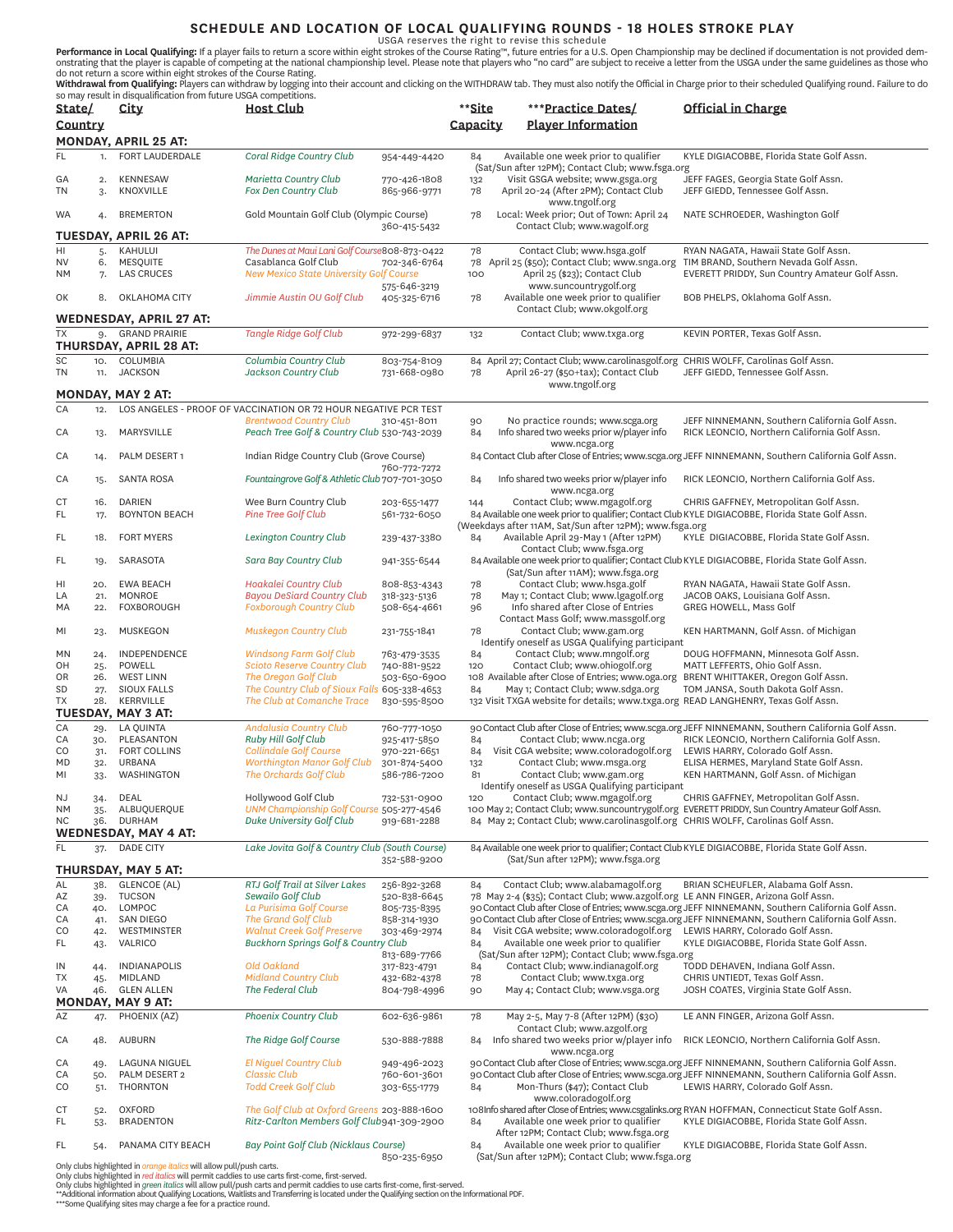# **SCHEDULE AND LOCATION OF LOCAL QUALIFYING ROUNDS - 18 HOLES STROKE PLAY**<br>USGA reserves the right to revise this schedule

**Performance in Local Qualifying:** If a player fails to return a score within eight strokes of the Course Rating™, future entries for a U.S. Open Championship may be declined if documentation is not provided dem-<br>onstratin

**Withdrawal from Qualifying:** Players can withdraw by logging into their account and clicking on the WITHDRAW tab. They must also notify the Official in Charge prior to their scheduled Qualifying round. Failure to do<br>so ma

| State/                 |                             | City                                 | <b>Host Club</b>                                                   |                              | **Site     | ***Practice Dates/                                                                                              | Official in Charge                                                                                  |  |
|------------------------|-----------------------------|--------------------------------------|--------------------------------------------------------------------|------------------------------|------------|-----------------------------------------------------------------------------------------------------------------|-----------------------------------------------------------------------------------------------------|--|
| Country                |                             |                                      |                                                                    |                              | Capacity   | <b>Player Information</b>                                                                                       |                                                                                                     |  |
|                        | MONDAY, MAY 9 AT: CONTINUED |                                      |                                                                    |                              |            |                                                                                                                 |                                                                                                     |  |
| FL.                    | 55.                         | PONTE VEDRA BEACH                    | The Plantation at Ponte Vedra Beach                                |                              | 84         | Available one week prior to qualifier                                                                           | KYLE DIGIACOBBE, Florida State Golf Assn.                                                           |  |
|                        |                             |                                      |                                                                    | 904-543-2964                 |            | (Sat/Sun after 12PM); Contact Club; www.fsga.org                                                                |                                                                                                     |  |
| ID                     | 56.                         | EAGLE                                | <b>BanBury Golf Course</b>                                         | 208-939-3600                 | 80         | Contact Club; www.idahoga.org                                                                                   | NICOLE BIRD, Idaho Golf Assn.                                                                       |  |
| IL                     | 57.                         | <b>WHEATON</b>                       | <b>Cantigny Golf Club</b>                                          | 630-260-8191                 | 84         | Contact Club; www.cdga.org                                                                                      | COLIN WADELIN, Chicago District Golf Assn.                                                          |  |
| IN                     | 58.                         | <b>SOUTH BEND</b>                    | <b>Morris Park Country Club</b>                                    | 574-282-3727                 |            | 84 May 7-8 (After 2PM); Contact Club (\$43/\$68)<br>www.indianagolf.org                                         | TODD DEHAVEN, Indiana Golf Assn.                                                                    |  |
| ΙA                     | 59.                         | RIVERSIDE                            | Blue Top Ridge at Riverside                                        | 319-648-0044                 |            | 78 Info shared with pairings; www.iowagolf.org CHAD PITTS, Iowa Golf Assn.                                      |                                                                                                     |  |
| MO                     | 60.                         | <b>KANSAS CITY</b>                   | Oakwood Country Club                                               | 816-761-3670                 | 78         | Contact Club; www.centrallinksgolf.org                                                                          | DOUG HABEL, Central Links Golf                                                                      |  |
| MO                     | 61.                         | ST. LOUIS                            | Lake Forest Golf & Country Club 636-561-2221                       |                              |            |                                                                                                                 | 120 Contact Club after Close of Entries; www.metga.org CURT ROHE, Metropolitan Amateur Golf Assn.   |  |
| <b>NY</b>              | 62.                         | SOUTHAMPTON                          | Southampton Golf Club                                              | 631-283-0623                 | 120        | Contact Club; www.mgagolf.org                                                                                   | CHRIS GAFFNEY, Metropolitan Golf Assn.                                                              |  |
| <b>NC</b>              | 63.                         | <b>PINEHURST</b>                     | Pinewild Country Club (Magnolia Course)                            |                              |            | 84 May 8; Contact Club; www.carolinasgolf.org CHRIS WOLFF, Carolinas Golf Assn.                                 |                                                                                                     |  |
| PA                     | 64.                         | <b>MALVERN</b>                       | <b>White Manor Country Club</b>                                    | 910-295-5145<br>610-647-1070 |            |                                                                                                                 | 120Info available in the GAP website tournament portal KIRBY MARTIN, Golf Assn. of Philadelphia     |  |
|                        |                             |                                      |                                                                    |                              |            | www.gapgolf.org                                                                                                 |                                                                                                     |  |
| SC                     | 65.                         | GEORGETOWN                           | DeBordieu Club                                                     | 843-527-6000                 |            | 84 May 8; Contact Club; www.carolinasgolf.org CHRIS WOLFF, Carolinas Golf Assn.                                 |                                                                                                     |  |
| ТX                     | 66.                         | <b>HOUSTON</b>                       | Lakeside Country Club                                              | 281-497-2228                 |            | 132 Visit TXGA website for details; www.txga.org JUSTIN GUTHRIE, Texas Golf Assn.                               |                                                                                                     |  |
| TX                     | 67.                         | <b>ROUND ROCK</b>                    | <b>Forest Creek Golf Club</b>                                      | 512-388-2874                 |            | 132 April 15-May 8 (\$20 walking); Contact Club READ LANGHENRY, Texas Golf Assn.<br>www.txga.org                |                                                                                                     |  |
|                        |                             | TUESDAY, MAY 10 AT:                  |                                                                    |                              |            |                                                                                                                 |                                                                                                     |  |
| AR                     | 68.                         | <b>HOT SPRINGS</b>                   | Hot Springs Country Club (Arlington Course)                        |                              | 84         | May 9; Contact Club; www.asga.org                                                                               | JAY FOX, Arkansas State Golf Assn.                                                                  |  |
|                        |                             |                                      |                                                                    | 501-624-2661                 |            |                                                                                                                 |                                                                                                     |  |
| CA                     | 69.                         | PALM DESERT 3                        | Ironwood Country Club (South Course)                               | 760-346-7811                 |            |                                                                                                                 | 90 Contact Club after Close of Entries; www.scga.org JEFF NINNEMANN, Southern California Golf Assn. |  |
| МT                     | 70.                         | MISSOULA                             | <b>Missoula Country Club</b>                                       | 406-251-2404                 | 78         | Contact Club; www.msgagolf.org                                                                                  | GERARD POORE, Montana State Golf Assn.                                                              |  |
| OH                     | 71.                         | <b>WESTFIELD CENTER</b>              | North Course - Westfield Country Club                              |                              | 120        | Info shared with pairings; www.noga.org                                                                         | LINDSAY BUTLER, Northern Ohio Golf Assn.                                                            |  |
|                        |                             | (NORTH COURSE)                       |                                                                    | 330-887-8482                 |            |                                                                                                                 |                                                                                                     |  |
| OH                     | 72.                         | <b>WESTFIELD CENTER</b>              | South Course - Westfield Country Club                              |                              | 120        | Info shared with pairings; www.noga.org                                                                         | LINDSAY BUTLER, Northern Ohio Golf Assn.                                                            |  |
|                        |                             | (SOUTH COURSE)                       |                                                                    | 330-887-8482                 |            |                                                                                                                 |                                                                                                     |  |
| RI                     | 73.                         | LINCOLN                              | Kirkbrae Country Club                                              | 401-333-1300                 | 90         | Contact Club; www.rigalinks.org                                                                                 | BOB WARD, Rhode Island Golf Assn.                                                                   |  |
|                        |                             | <b>WEDNESDAY, MAY 11 AT:</b>         |                                                                    |                              |            |                                                                                                                 |                                                                                                     |  |
| FL                     | 74.                         | <b>NAPLES</b>                        | Pelican Marsh Golf Club                                            | 239-597-1858                 | 84         | Available one week prior to qualifier<br>(Sat/Sun after 12PM); Contact Club; www.fsga.org                       | KYLE DIGIACOBBE, Florida State Golf Assn.                                                           |  |
| КS                     | 75.                         | <b>WICHITA</b>                       | <b>Wichita Country Club</b>                                        | 316-634-2882                 | 78         | Contact Club; www.centrallinksgolf.org                                                                          | DOUG HABEL, Central Links Golf                                                                      |  |
| KY                     | 76.                         | <b>LEXINGTON</b>                     | <b>Kearney Hill Golf Links</b>                                     | 859-253-1981                 | 102        | \$29 Weekends, \$35 Weekends, \$17 Cart                                                                         | BRAD MARTIN, Kentucky Golf Assn.                                                                    |  |
|                        |                             |                                      |                                                                    |                              |            | Contact Club; www.kygolf.org                                                                                    |                                                                                                     |  |
| <b>NE</b>              | 77.                         | OMAHA                                | <b>Omaha Country Club</b>                                          | 402-571-7470                 |            | 84 Visit Nebraska Golf Assn. website; www.nebgolf.orgCRAIG AMES, Nebraska Golf Assn.                            |                                                                                                     |  |
| PA                     | 78.                         | <b>BUTLER</b>                        | <b>Butler Country Club</b>                                         | 724-586-6030                 | 78         | Info shared with pairings; www.wpga.org                                                                         | TERRY TEASDALE, Western Pennsylvania Golf Assn.                                                     |  |
| <b>WV</b>              | 79.                         | ROANOKE                              | Stonewall Resort (Palmer Course) 304-269-8885                      |                              | 78         | May 11 (\$30); Contact Club; www.wvga.org                                                                       | CHRIS SLACK, West Virginia Golf Assn.                                                               |  |
| WI<br><b>WY</b>        | 80.<br>81.                  | <b>WISCONSIN DELLS</b><br>RIVERTON   | Wild Rock Golf Club<br><b>Riverton Country Club</b>                | 608-253-4653<br>307-856-4779 | 84<br>84   | Contact Club; www.wsga.org<br>May 10; Contact Club; www.wygolf.net                                              | GEOFF PIRKL, Wisconsin State Golf Assn.<br>DAVID, SNYDER, Wyoming State Golf Assn.                  |  |
|                        |                             | THURSDAY, MAY 12 AT:                 |                                                                    |                              |            |                                                                                                                 |                                                                                                     |  |
| AZ                     | 82.                         | <b>MARICOPA</b>                      | Ak-Chin Southern Dunes Golf Club 520-426-8930                      |                              | 78         | Contact Club; www.azgolf.org                                                                                    | LE ANN FINGER, Arizona Golf Assn.                                                                   |  |
| CA                     | 83.                         | <b>BERMUDA DUNES</b>                 | Bermuda Dunes Country Club (Classic Course)                        |                              |            |                                                                                                                 | 90 Contact Club after Close of Entries; www.scga.org JEFF NINNEMANN, Southern California Golf Assn. |  |
|                        |                             |                                      |                                                                    | 760-345-2771                 |            |                                                                                                                 |                                                                                                     |  |
| FL                     | 84.                         | PALM COAST                           | Hammock Dunes Club (Creek Course)                                  |                              | 84         | Available one week prior to qualifier                                                                           | KYLE DIGIACOBBE, Florida State Golf Assn.                                                           |  |
|                        |                             |                                      |                                                                    | 386-447-7116                 |            | (Sat/Sun after 12PM); Contact Club; www.fsga.org                                                                |                                                                                                     |  |
| FL                     | 85.                         | <b>WEST PALM BEACH</b>               | Wellington National Golf Club 561-333-5731                         |                              | 84         | Available one week prior to qualifier                                                                           | KYLE DIGIACOBBE, Florida State Golf Assn.                                                           |  |
| GА                     | 86.                         | <b>FAYETTEVILLE</b>                  | Whitewater Creek Country Club 770-460-0877                         |                              |            | (Sat/Sun after 12PM); Contact Club; www.fsga.org<br>Visit GSGA website; www.gsga.org                            | JEFF FAGES, Georgia State Golf Assn.                                                                |  |
| MD                     | 87.                         | PHOENIX (MD)                         | <b>Hillendale Country Club</b>                                     | 410-592-8011                 | 132<br>132 | Contact Club; www.msga.org                                                                                      | ELISA HERMES, Maryland State Golf Assn.                                                             |  |
| MN                     | 88.                         | RAMSEY                               | The Links at Northfork                                             | 763-241-0506                 | 84         | Contact Club; www.mngolf.org                                                                                    | DOUG HOFFMANN, Minnesota Golf Assn.                                                                 |  |
| <b>NJ</b>              | 89.                         | CHERRY HILL                          | The Legacy Club at Woodcrest 856-428-1243                          |                              |            |                                                                                                                 | 120Info available in the GAP website tournament portal KIRBY MARTIN, Golf Assn. of Philadelphia     |  |
|                        |                             |                                      |                                                                    |                              |            | www.gapgolf.org                                                                                                 |                                                                                                     |  |
| <b>NJ</b>              | 90.                         | TENAFLY                              | Knickerbocker Country Club                                         | 201-568-1460                 | 120        | Contact Club; www.mgagolf.org                                                                                   | CHRIS GAFFNEY, Metropolitan Golf Assn.                                                              |  |
| NC.<br>PA              | 91.                         | WALLACE                              | <b>River Landing (River Course)</b><br><b>Country Club of York</b> | 910-285-4171                 |            | 84 May 11; Contact Club; www.carolinasgolf.org CHRIS WOLFF, Carolinas Golf Assn.                                | 78 Info available in the GAP website tournament portal KIRBY MARTIN, Golf Assn. of Philadelphia     |  |
|                        | 92.                         | YORK                                 |                                                                    | 717-843-9303                 |            | www.gapgolf.org                                                                                                 |                                                                                                     |  |
|                        |                             | MONDAY, MAY 16 AT:                   |                                                                    |                              |            |                                                                                                                 |                                                                                                     |  |
| AZ                     | 93.                         | MESA                                 | <b>Mesa Country Club</b>                                           | 480-964-3514                 | 78         | Contact Club; www.azgolf.org                                                                                    | LE ANN FINGER, Arizona Golf Assn.                                                                   |  |
| CA                     | 94.                         | <b>HAYWARD</b>                       | TPC Stonebrae Country Club                                         | 510-728-7822                 | 84         | Info shared two weeks prior w/player info                                                                       | RICK LEONCIO, Northern California Golf Assn.                                                        |  |
|                        |                             |                                      |                                                                    |                              |            | www.ncga.org                                                                                                    |                                                                                                     |  |
| CANADA95.              |                             | CALEDON EAST, ON                     | The Pulpit Club (The Paintbrush Course)                            |                              |            | 78 Info shared by Golf Canada; www.golfcanada.ca MARY BETH MCKENNA, Golf Canada                                 |                                                                                                     |  |
|                        |                             | GLENCOE (IL)                         | Lake Shore Country Club                                            | 905-584-0155                 | 84         |                                                                                                                 | COLIN WADELIN, Chicago District Golf Assn.                                                          |  |
| IL<br>IL               | 96.<br>97.                  | SPRINGFIELD                          | <b>Illini Country Club</b>                                         | 847-835-3000<br>217-546-4614 | 84         | Contact Club; www.cdga.org<br>Contact Club; www.cdga.org                                                        | RICK LEHEW, Chicago District Golf Assn.                                                             |  |
| <b>NY</b>              | 98.                         | ALBANY                               | <b>Shaker Ridge Country Club</b>                                   | 518-869-0246                 |            |                                                                                                                 | 84 May 15 (\$50 w/cart); Contact Club; www.nysga.org ANDREW HICKEY, New York State Golf Assn.       |  |
| NY                     | 99.                         | <b>ROCHESTER</b>                     | <b>Mendon Golf Club</b>                                            | 585-624-3770                 | 80         | Contact Club; www.rdga.org                                                                                      | TIM VANGELLOW, Rochester District Golf Assn.                                                        |  |
| OН                     | 100.                        | <b>CINCINNATI</b>                    | <b>Maketewah Country Club</b>                                      | 513-242-9333                 |            |                                                                                                                 | 144 May 14 (After 1PM); Contact Club; www.gcga.org KEVIN STANTON, Greater Cincinnati Golf Assn.     |  |
| PA                     | 101.                        | <b>CLARKS SUMMIT</b>                 | <b>Glen Oak Country Club</b>                                       | 570-587-4024                 |            |                                                                                                                 | 78 Info available in the GAP website tournament portal KIRBY MARTIN, Golf Assn. of Philadelphia     |  |
|                        |                             |                                      |                                                                    |                              |            | www.gapgolf.org                                                                                                 |                                                                                                     |  |
| TX<br>UT               | 102.<br>103.                | ANNA<br>PROVO                        | Hurricane Creek Country Club<br><b>Riverside Country Club</b>      | 972-924-3212<br>801-374-1347 | 132        | Contact Club; www.txga.org<br>90 Info shared after Close of Entries; www.uga.org EASTON FOLSTER, Utah Golf Ass. | KEVIN PORTER, Texas Golf Assn.                                                                      |  |
|                        |                             | <b>TUESDAY, MAY 17 AT:</b>           |                                                                    |                              |            |                                                                                                                 |                                                                                                     |  |
| FL                     | 104.                        | ORLANDO                              | Shingle Creek Golf Club                                            | 407-996-9939                 |            |                                                                                                                 | 84 Available one week prior to qualifier; Contact Club KYLE DIGIACOBBE, Florida State Golf Assn.    |  |
|                        |                             |                                      |                                                                    |                              |            | (Sat/Sun after 12PM); www.fsga.org                                                                              |                                                                                                     |  |
| МA                     | 105.                        | WILLIAMSTOWN                         | <b>Taconic Golf Club</b>                                           | 413-458-3997                 | 84         | Info shared after Close of Entries                                                                              | GREG HOWELL, Mass Golf                                                                              |  |
|                        |                             |                                      |                                                                    |                              |            | Contact Mass Golf; www.massgolf.org                                                                             |                                                                                                     |  |
| NV                     | 106.                        | STATELINE                            | <b>Edgewood Tahoe Golf Course</b>                                  | 775-588-3566                 | 80         | May 16 (After 2:30PM) (\$80); Contact Club                                                                      | ANDREW WORKMAN, Northern Nevada Golf Assn.                                                          |  |
|                        |                             |                                      |                                                                    |                              |            | www.nnga.org                                                                                                    |                                                                                                     |  |
| <b>NY</b><br><b>WA</b> | 107.<br>108.                | <b>WEST NYACK</b><br><b>CLE ELUM</b> | Manhattan Woods Golf Club<br>Tumble Creek Club                     | 845-627-2222<br>509-649-6484 | 120<br>93  | Contact Club; www.mgagolf.org<br>May 16; Contact Club after Close of Entries                                    | CHRIS GAFFNEY, Metropolitan Golf Assn.<br>NATE SCHROEDER, Washington Golf                           |  |
|                        |                             |                                      |                                                                    |                              |            | www.wagolf.org                                                                                                  |                                                                                                     |  |
|                        |                             | <b>MONDAY, MAY 23 AT:</b>            |                                                                    |                              |            |                                                                                                                 |                                                                                                     |  |
| АΚ                     | 109.                        | PALMER                               | <b>Palmer Golf Course</b>                                          | 907-745-4653                 | 144        | Available one week prior to qualifier                                                                           | TERRY THORNHILL, Alaska Golf Assn.                                                                  |  |

Ontact Club; www.agagolf.org<br>Only clubs highlighted in *red italics* will allow pull/push carts.<br>Only clubs highlighted in *red italics* will permit caddies to use carts first-come, first-served.<br>Only clubs highlighted in